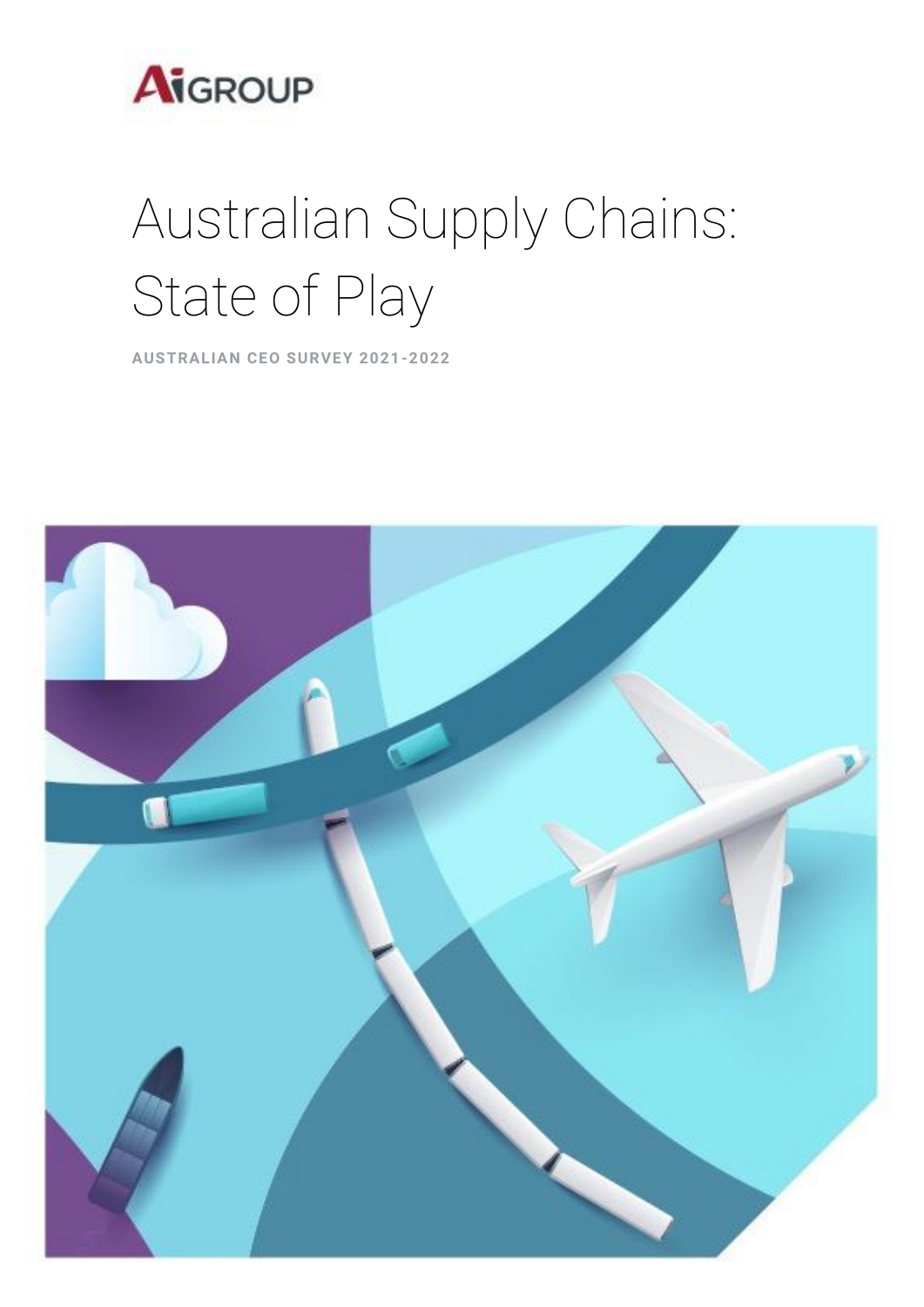

## Foreword



**Innes Willox Chief Executive The Australian Industry Group** 

### There is a complex series of activities that ensure a supply chain works.

Retailers communicate with distributors, distributors connect with manufacturers, and manufacturers engage suppliers of materials and components. On the transport side, there is involvement with shipping lines, airlines, trucking and delivery companies, all of which are facilitated through ports, airports, warehouses, and distribution centres $^1\!\!$ .

The COVID-19 pandemic has exposed weaknesses in the operations of global and domestic supply chains and laid bare many Australian vulnerabilities as an island nation with 98% of trade and most jobs connected to or reliant on sea freight in some way<sup>2</sup>. The increase in global demand for goods, lengthy lockdowns and infections of workers, the global shipping container shortage, reduction in shipping services and port skipping, Australian industrial actions, and rising costs, have been creating supply chain chaos, which is not projected to so much as moderately ease until 2023 and beyond.

These pressures can undermine our economic recovery from the pandemic and ultimately dampen economic growth<sup>3</sup>.

Supply chain problems should be assessed by how essential the goods are to the wellbeing of Australians and how critical they are to the production of an essential good or service whether for domestic consumption or for export. For example, while Australia is self-sufficient in food production, we do require essential inputs for the agricultural, food processing and transport industries to maintain supply to consumers. Freight constraints can also undermine other areas of policy, such as the strain felt by recyclers who are struggling to manage the rising cost of material exports. This is running us the risk of losing some recycling capability and jobs altogether, given we are lacking in capability to process and/or markets for these materials.

There is also increasing concern about geostrategic tensions, trade conflicts and their associated unknowns. This creates real risk for businesses reliant on distant suppliers and

<sup>&</sup>lt;sup>1</sup> '<u>[The global supply chain crisis that stole Christmas](https://www.rmit.edu.au/news/all-news/2021/nov/supply-chain-crisis)</u>,' Caleb Scanlon and Vinh Thai, RMIT (November 2021)

<sup>2</sup> [Value of Ports,](https://www.portsaustralia.com.au/value-of-ports/economy) Ports Australia

<sup>&</sup>lt;sup>3</sup> '<u>[The global supply chain crisis that stole Christmas](https://www.rmit.edu.au/news/all-news/2021/nov/supply-chain-crisis)</u>,' Caleb Scanlon and Vinh Thai, RMIT (November 2021)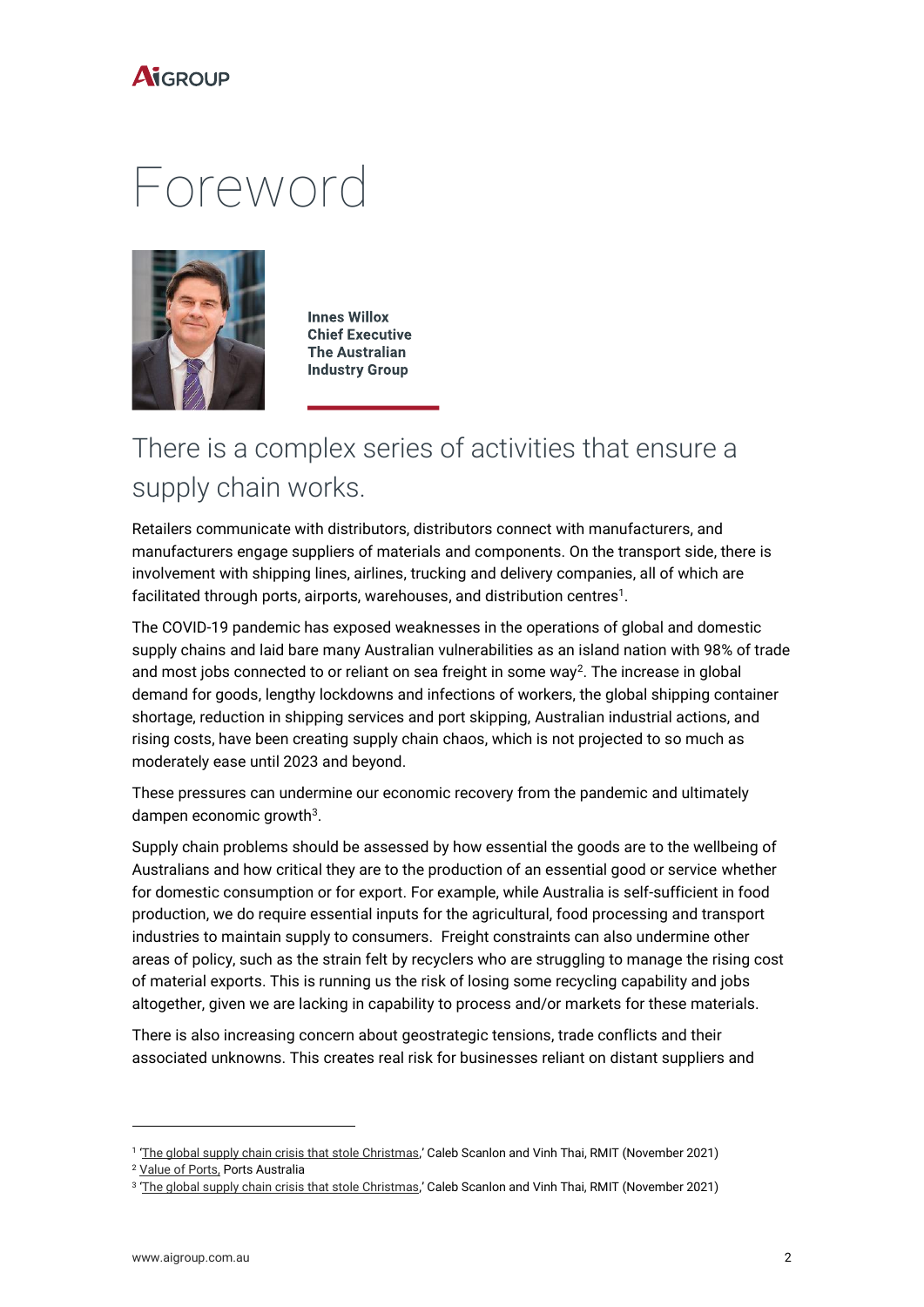

generates an incentive to change the way they do business, and to avoid over-dependency on particular countries or regions (especially those where trade or diplomatic tensions exist).

This document seeks to explore current business experience associated with supply chain pressures (particularly as they relate to sea freight), connected impacts in other areas of policy, and aims to identify possible and constructive pathways forward.

While we may not be able to control the global factors negatively impacting supply chains, we should not shy away from looking inward and improving our own domestic performance and efficiencies.

Innes Willox

Innes Willst

Chief Executive The Australian Industry Group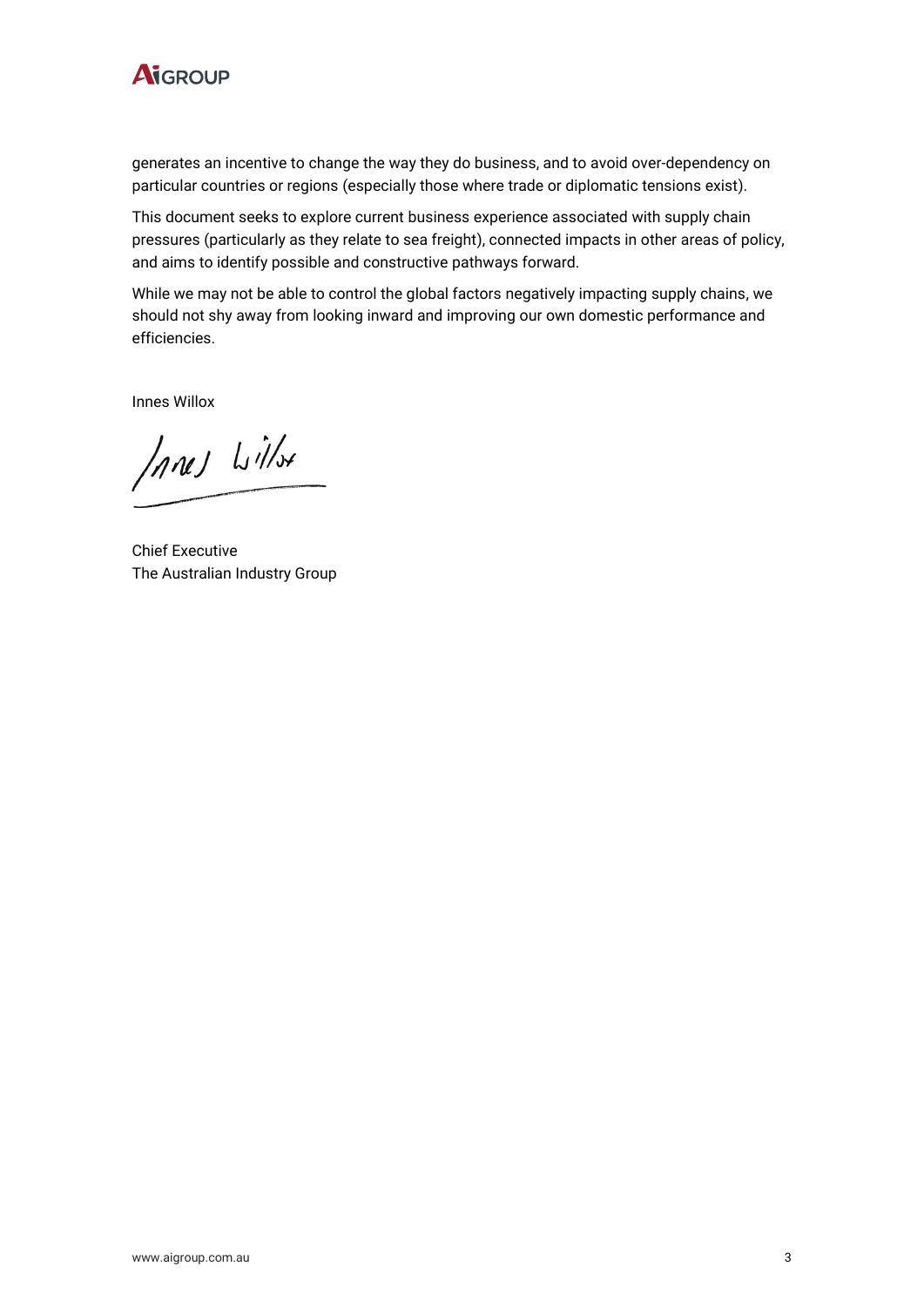# State of Play

## Supply Chains in 2021 and 2022

The state of global supply chains has been under pressure for some time which has been exacerbated by the COVID-19 pandemic. Freight rates have reached unprecedented levels, with rates on key global trade routes around seven times higher than they were about two years  $\mathsf{ago}^4$ .

Australian importers and exporters are struggling with rising rates and a lack of space on ships, leading to extra costs for priority loading, which still does not guarantee on-time delivery<sup>5</sup>. This is impacting the ability for many to meet contractual obligations or the expectations of their customers. Some are being pushed out of the market altogether due to eroding margins and ability to deliver on time.

We asked businesses whether their ability to source inputs in 2021 had changed compared to 2020 and almost two-thirds (65%) reported that sourcing their usual inputs was much more difficult in 2021 than in 2020.

Given the disruptions in 2021, just over half (52%) of Australian businesses expected their ability to source inputs would continue to be disrupted in 2022, with 17% feeling more optimistic about sourcing supplies in 2022. 27% expected no change to their ability to source inputs in 2022 compared to 2021, but it is unclear whether this is a cause for optimism, or an indication businesses are expecting the same problems and pressures to continue.

Businesses<sup>6</sup> have reported a wide range of factors affecting their operations since the start of the pandemic in 2020. One of the factors regularly mentioned during this time has been the impact on supply chains. In October 2021, supply disruption was mentioned by 16% of businesses, the same proportion as in March 2020.

Other primary factors impacting businesses in October 2021 included: activity restrictions (24% of businesses), increased demand (27% of businesses), COVID-19 (8% of businesses) and input cost increases (8% of businesses).

<sup>4</sup> '[Container Stevedoring Monitoring Report 2020-21](https://www.accc.gov.au/system/files/Container%20stevedoring%20monitoring%20report%202020-21.pdf)', ACCC

<sup>5</sup> Ibid

<sup>6</sup> Over the course of 2020 and 2021 we have collected over 1900 pieces of feedback from businesses reporting the main factors impacting their business in the past month.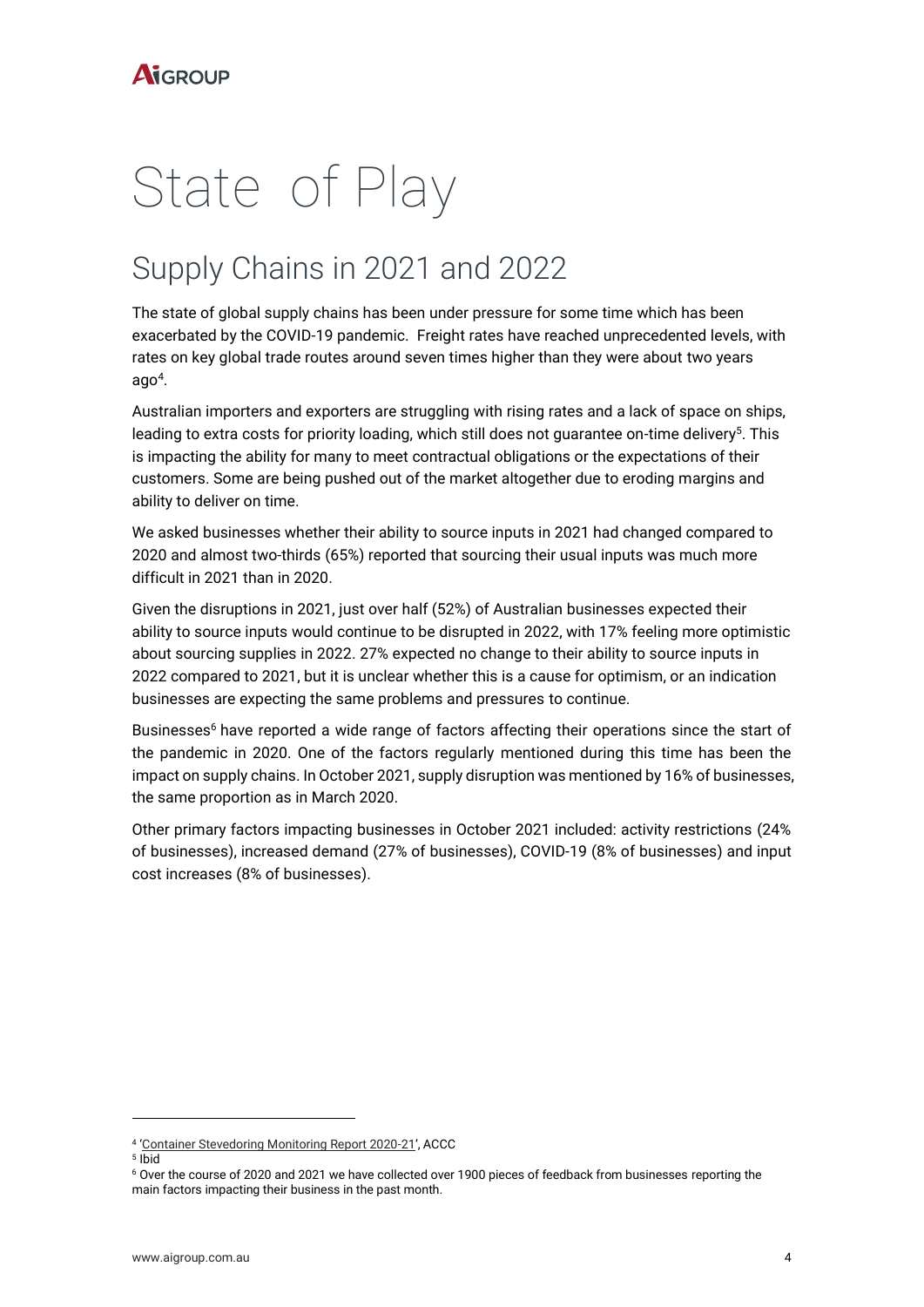

#### Chart 1: Changes to sourcing inputs 2021, and expected 2022

### Strategies to improve the reliability and resilience of supply chains in 2022

Ai Group asked businesses to rank their priorities for improving the reliability and resilience of their supply chains for 2022.

While the problem is obvious, the solutions are less so, with 28% of businesses relying on increasing inventories to ensure inputs are available and in stock when needed. Just over one quarter (26%) will not take any action, which is due in part to the longevity of existing contracts, difficulties finding alternative suppliers, no improvement from finding alternative suppliers, existing processes delivering satisfactory results and having not yet reached a level of critical inconvenience. Reports of onshoring may be overstated with only 14% of businesses choosing to find new suppliers within Australia and even less, 12%, conducting a search for suppliers globally. 10% of businesses plan to renegotiate existing supply contracts as their first priority, and for 7%, the first response is to bring production in-house.

When asked what their second action would be, just under a third (30%) of businesses indicated they would look to renegotiate existing supply contracts. Finding new Australian suppliers was the second step for a quarter of respondents (25%) and building inventories a second priority for 16% of respondents.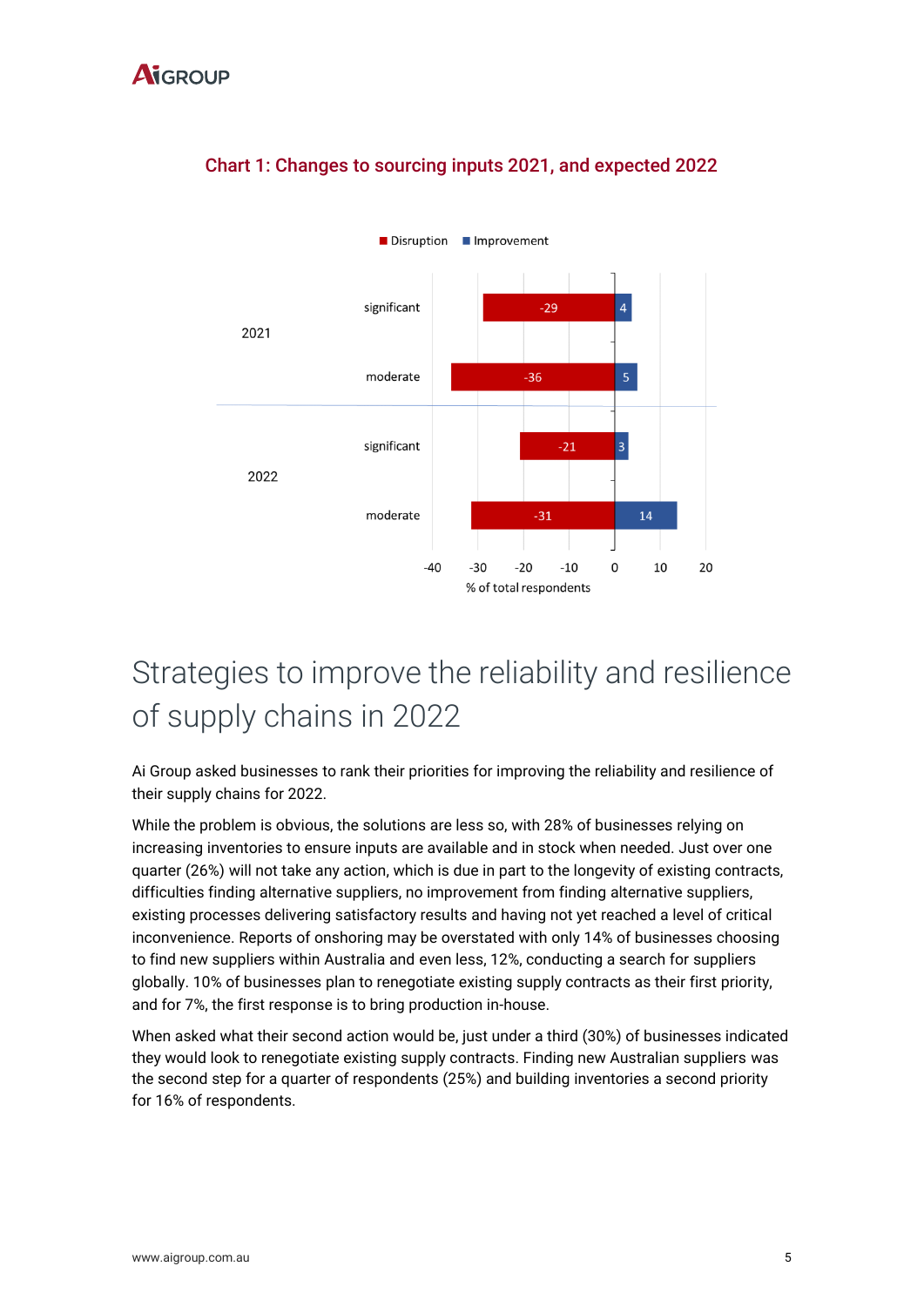#### **A**igroup



#### Chart 2. Priorities for improvements to reliability and resilience of supply chains in 2022, ranked first and second

## Supply chain and transport factors impacting exports

With the COVID-19 crisis, fundamental changes in consumer behaviour, supply chains, and channels to market are knocking businesses off balance. Responding to the pandemic has underscored the need for exporters to review their business model, adopting agile ways of working and value chain transformation to manage uncertainty and challenges caused by these disruptions. Closed borders meant physical separation from customers, suppliers and strategic partners compounded with global pressures on air and maritime logistics industries. These unprecedented disruptions and circumstances call for exceptional measures to help businesses adjust their product offerings and export business models to meet the changing global business environment. Many companies are also keen to re-engage existing international markets, protect their existing markets, and stay afloat, while fostering stronger engagements through new channels to market. However, many lack the skills, knowledge, resources, and connectivity to adapt to post-COVID freight logistics and export recovery.

While the historically high freight rates might have undermined the international competitiveness of Australian goods exporters, for the majority (57%) it was the sheer availability of freight that was the biggest factor that inhibited their ability to maintain or grow exports in 2021, including the inability to negotiate routes or departure times. However, all cannot be immune to the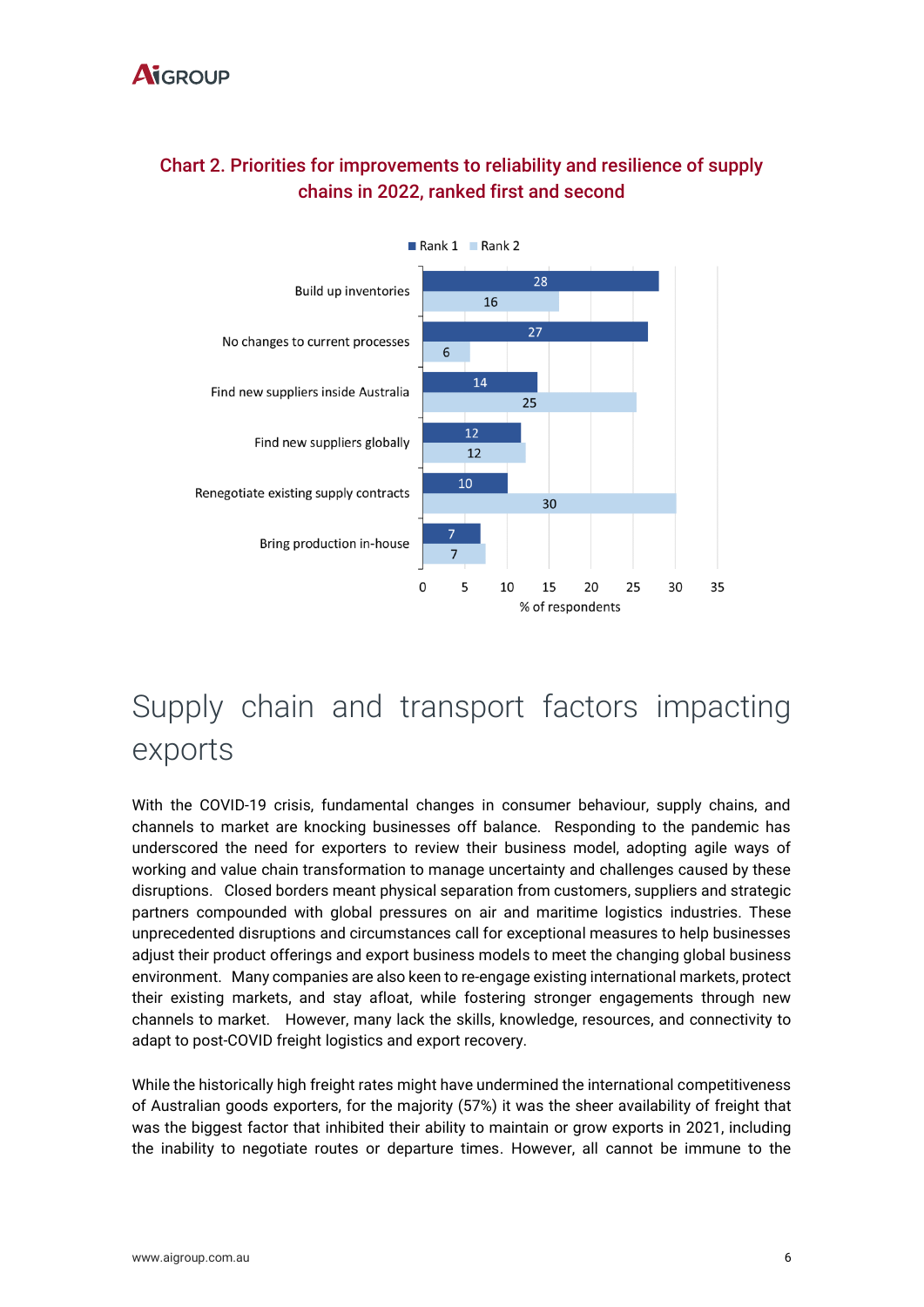

dramatic increase in container rates<sup>7</sup> and almost 40% of exporters cited the cost of freight as the biggest barrier to their business. With one in five jobs in Australia connected to trade $^8$ , it is important to remember that many exporters are also importers and 19% of exporters found that the disruption to imported inputs restricted their exports.

Unsurprisingly, restrictions on travel to overseas markets hampering the ability to service overseas clients; build overseas networks; or move staff to new or existing projects was identified by 19% of exporters. More broadly, the closed borders, both internal and international, also exacerbated staff shortages, which constrained the ability to meet increased demand.



#### Chart 3. Factors affecting Australian manufacturing exporters in 2021

<sup>7</sup> [Drewry World Container Index](https://www.drewry.co.uk/supply-chain-advisors/supply-chain-expertise/world-container-index-assessed-by-drewry) (9 December 2021)

<sup>8</sup> '[Australian trade liberalisation: Analysis of the economic impacts](https://www.dfat.gov.au/sites/default/files/cie-report-trade-liberalisation.pdf),' The Centre for International Economics (2017)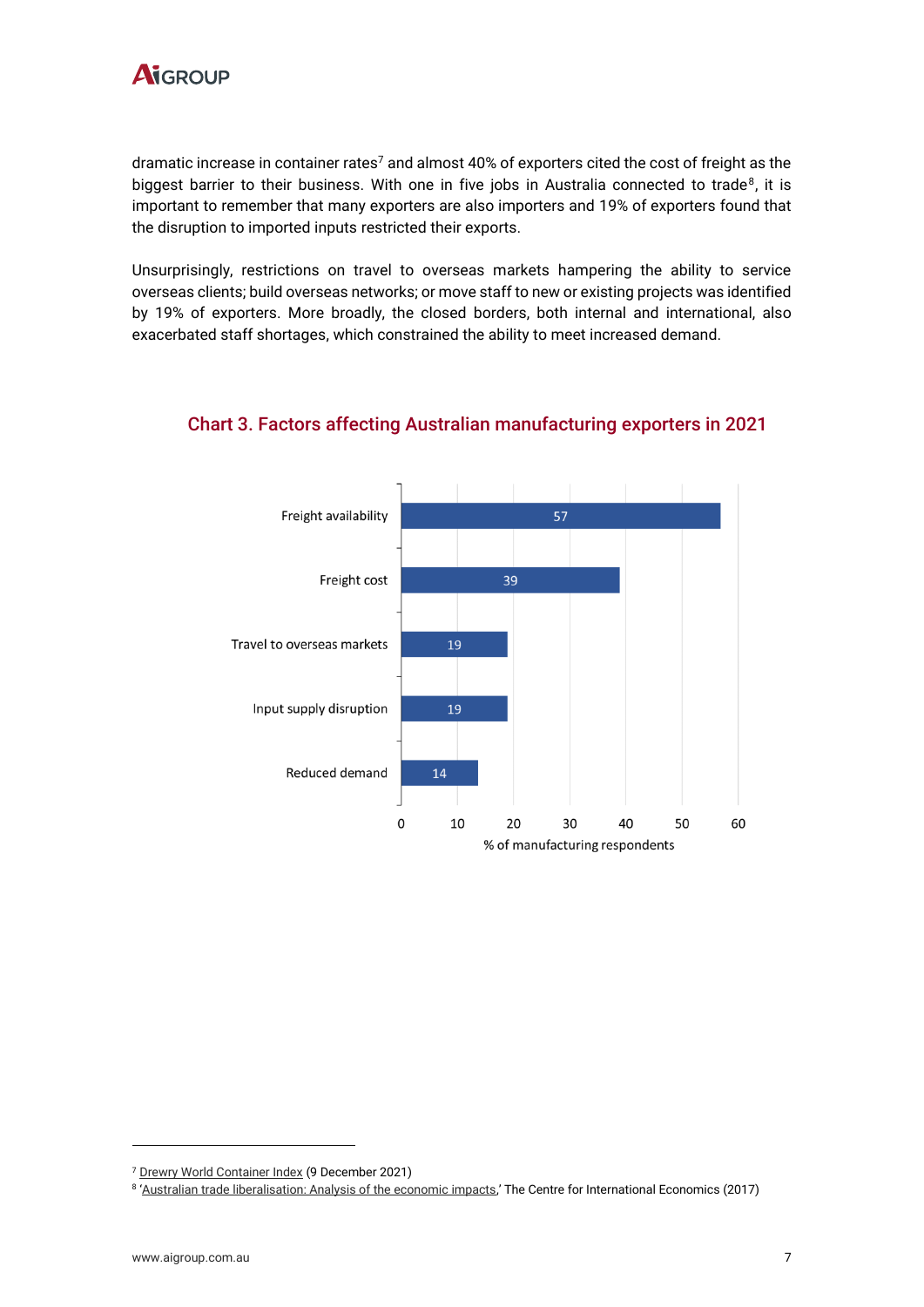## Impacts

### Business

The COVID-19 pandemic has disrupted the global container freight supply chain and pandemicinduced lockdowns, border closures and travel restrictions have re-directed consumer demand from hospitality services towards manufactured household goods (typically transported in containers) 9 .

As discussed in an earlier section, 65% of businesses Ai Group surveyed reported a level of disruption to their ability to source inputs in 2021 compared to 2020. This is corroborated by a less formal web-poll taken during an Ai Group webinar which found that 61% of respondents had experienced freight cost increases of more than 100% in 2021 compared to 2020 $^{10}$ . 51% of respondents in the same poll indicated they had changed their businesses models because of increases<sup>11</sup>.

The strain being felt due to these disruptions by businesses is well documented beyond our member research. The ACCC have noted that delayed shipments and rapidly rising freight rates are putting intense pressure on Australian exporters and importers. <sup>12</sup> The Retailers Association have warned 'it's the season to shop early<sup>13</sup>' over Christmas 2021 stock availability concerns, and the construction industry have also been hit with supply chain problems causing delay.<sup>14</sup> There are many other reports of individual businesses and entire industries struggling with supply chain pressures, with a dominant view that we won't see so much as a moderate easing in these conditions until as late as 2023.

Strategies used by businesses to deal with supply chain pressure include stockpiling, diversification of suppliers or markets, contingent contracting, developing domestic capability, or tolerating the residual risk, among others<sup>15</sup>. However, whatever the strategy, managing these issues comes at a cost<sup>16</sup>. Some businesses can pass at least some higher costs to their customers (whether business or household), competitive conditions mean that many cannot.

 $16$  Ibid.

<sup>9</sup> '[Container Stevedoring Monitoring Report 2020-21](https://www.accc.gov.au/system/files/Container%20stevedoring%20monitoring%20report%202020-21.pdf)', ACCC

<sup>10 141</sup> attendees voted in the following poll: "What approximate percentage have your freight costs increased by in 2021 compared to 2020?' (multiple choice)

<sup>11</sup> 156 attendees voted in the following poll: 'Have the increased shipping costs caused you to change your business model, for exports or imports?' (multiple choice)

<sup>&</sup>lt;sup>12</sup> '[Global container trade disruptions leave Australian businesses vulnerable](https://www.accc.gov.au/media-release/global-container-trade-disruptions-leave-australian-businesses-vulnerable#:~:text=Global%20container%20trade%20disruptions%20leave%20Australian%20businesses%20vulnerable,-4%20November%202021&text=The%20COVID%2D19%20pandemic%20has,report%20from%20the%20ACCC%20reveals.),' ACCC (November 2021)

<sup>&</sup>lt;sup>13</sup> '[Yuletide logjam: how supply chain woes could ruin Christmas for Australian shoppers](https://www.theguardian.com/australia-news/2021/nov/03/yuletide-logjam-how-supply-chain-woes-could-ruin-christmas-for-australian-shoppers),' Tory Shepherd, The Guardian (November 3, 2021)

<sup>&</sup>lt;sup>14</sup> '[Construction feels COVID-19 delays in supply chain](https://www.afr.com/property/commercial/construction-feels-covid-19-delays-in-supply-chain-20200304-p546pv),' Michael Bleby for the Australian Financial Review (March 2020)

<sup>&</sup>lt;sup>15</sup> '<u>[Vulnerable Supply Chains: Productivity Commission Study Report](https://www.pc.gov.au/inquiries/completed/supply-chains/report)</u>,' Productivity Commission (July 2021)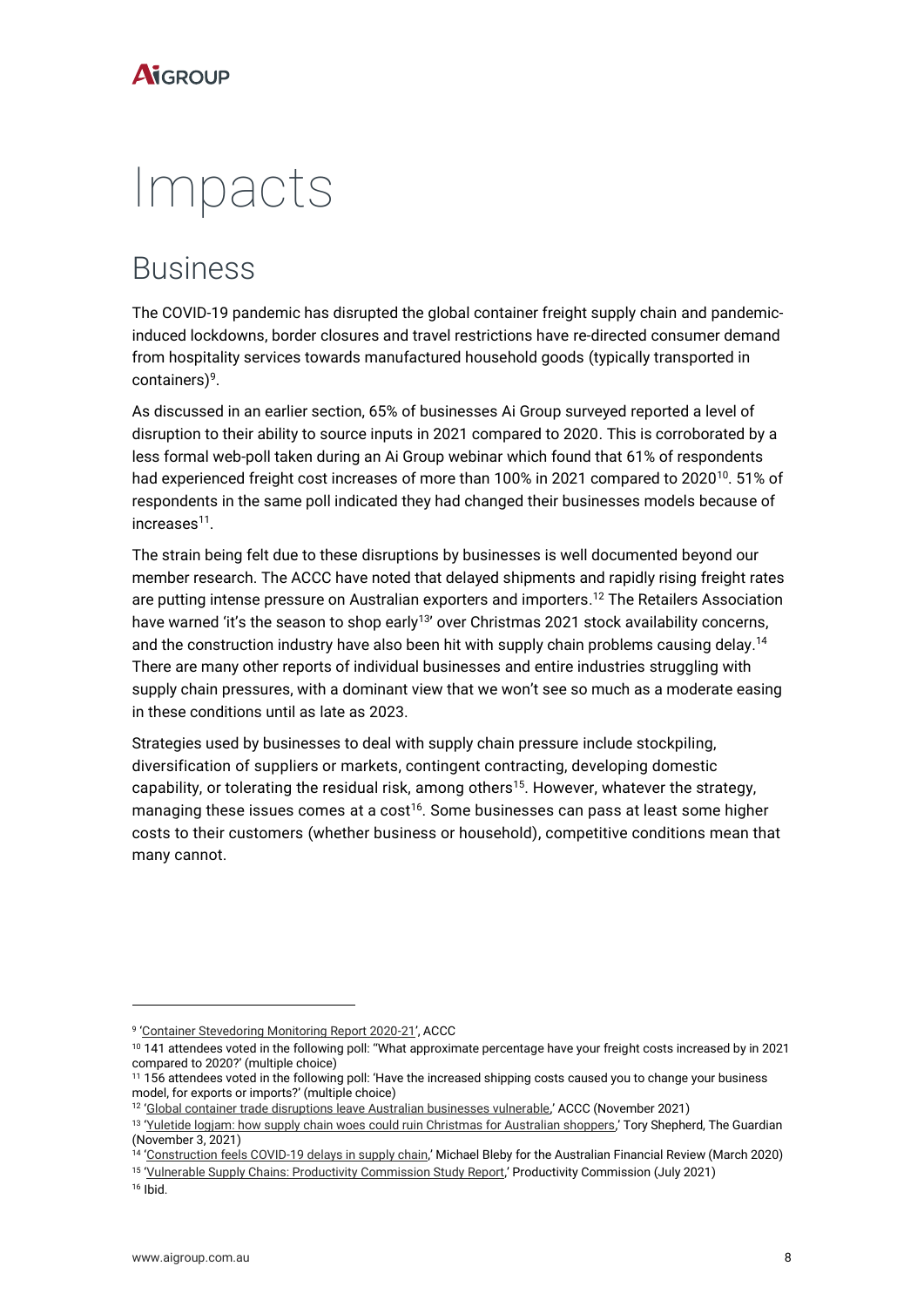

#### Absorbing costs and building up inventories (stockpiling)

28% of our respondents indicated that building up inventories was their number one plan to ensure inputs are available and in stock when needed to improve the reliability and resilience of their supply chain. While this may be viable for some, it will come at an increase in costs including warehousing and the increased working capital requirement and signals a possible change in strategy from just-in-time production to just-in-case storage. The cash flow impacts could include scaling back on chasing new markets or investing less in R&D/innovation, training for staff, or creating new jobs.

Meanwhile, 26% did not plan to change current processes, which is due in part to the longevity of existing contracts, difficulties finding alternative suppliers, no improvement from finding alternative suppliers, and existing processes delivering satisfactory results relative to the costs of alternative courses of action. Where businesses are feeling pressure but not changing processes, they are likely absorbing costs or passing costs on, both of which are of concern. A reduction in profit risks negative flow-on impacts such as reductions to investment in business development, innovation, training, and job creation. Long term, and particularly for low margin businesses, it may also undermine the viability of operating at all.

#### Finding local suppliers

Finding local supply is a great option when possible and/or practical. One surveyed member reported that their sales had been trending up for a 'while,' mostly due to customers looking to buy local for certainty in supply chain by reducing reliance on overseas suppliers. They are likely not the only business to benefit from customers looking closer to home to shore up supply.

However, despite these benefits of finding supplies onshore, it is a point of interest that our survey found businesses ranked finding Australian suppliers second (behind building up inventory). This hints that in many cases there may not a viable, competitively priced local solution, or at least, businesses do not perceive there to be one. It may also hint at an awareness of similar opportunity costs to this strategy as those discussed above regarding building up inventory.

The reality is that oftentimes, products and inputs are simply not economic to produce locally or are subject to component delays in their own supply chains, given many local manufacturers also rely on imports. Products and processes can't be viewed in isolation and it is frequently not as simple 'buy local,' which is not practical, possible, or viable for many inputs.

#### Innovation

Innovation, automation, and new technologies are not only useful in relieving supply chain pressures when applied to generating better efficiencies on our ports, logistics systems and their supporting infrastructure – they're also useful in growing local industry.

Innovation is a strength for Australia. We are recognised globally for high-quality research. Despite only having 0.3% of the world's population, we've contributed to over 4% of world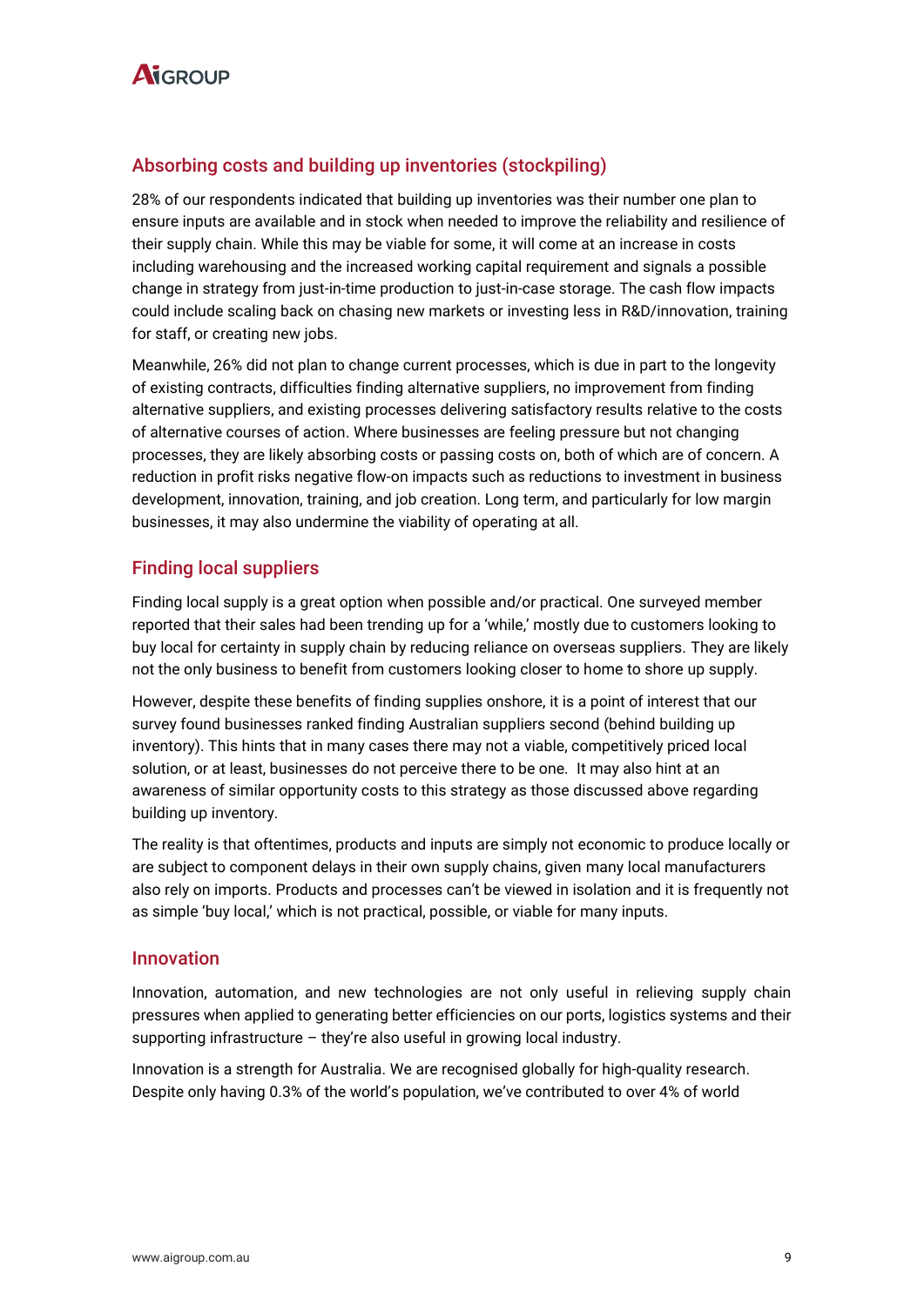

research publications<sup>17</sup>. If Australia considers its strengths (like research) and invests in them, we have the potential to unlock many opportunities.

In time, automation, and other new and emerging technologies (digitalisation, artificial intelligence, robotics, 3D printing etc.) will dissolve many prohibitive cost issues and increase opportunities to localise production. The flexibilities these new technologies and innovations offer us, if properly managed, can decrease the need for seaborne movement of goods, reducing our need to source so many things from the across the globe and overreliance on at times volatile global supply chains. This is already happening.

[A 2019 study](https://www.mckinsey.com/featured-insights/innovation-and-growth/globalization-in-transition-the-future-of-trade-and-value-chains) by McKinsey found the intensity of goods trade is already declining in many global supply chains and predicts advances in technology could reduce the global goods trade by up to 10% by 2030.

Where it is not practical and appropriate to onshore, Australian businesses can still consider forming strategic partnerships, nearshoring (choosing suppliers in nearby regions to tighten supply chain coordination and reduce shipping costs and timing), or becoming multi-nationals by moving part of their operations overseas while maintaining a presence in Australia, leveraging the unique competitive advantages of each location they choose to operate in.

#### Offshoring and nearshoring

Although moving offshore is often seen as a loss for Australia, or as an undesirable solution, in some cases it may be positive. As discussed above, if an Australian business moves only part of its operations offshore, it becomes a multinational, and may unlock the ability to scale far greater heights through leveraging the competitive advantages of all locations.

Unfortunately, in some cases the high cost of doing business in Australia combined with constant and costly freight difficulties may lead to businesses leaving our shores entirely, which is an undesirable loss for the country.

Re-examining supply chain dependencies and restructuring flows and networks to build greater resilience or avoid over-dependency on particular countries or regions (especially those where trade or diplomatic tensions exist) could be of significant benefit to businesses<sup>18</sup>, and is simply good risk management for all. Otherwise known as nearshoring, this strategy can lead to new or growing relationships with low-cost manufacturing environments in nearby regions<sup>19</sup> with more favourable conditions.

<sup>&</sup>lt;sup>17</sup> '[Partnering with Australia on Innovation, Science and Research](https://www.industry.gov.au/sites/default/files/2018-10/partnering-with-australia-on-science-innovation-and-research.pdf),' Department of Industry, Science, Energy and Resources (2020) p.9

<sup>&</sup>lt;sup>18</sup> '[Supply chains and manufacturing](https://home.kpmg/au/en/home/insights/2020/05/predictions-after-covid-19/supply-chains-manufacturing-become-local-agile-smart.html),' KPMG, accessed 29 November 2021

 $19$  Ibid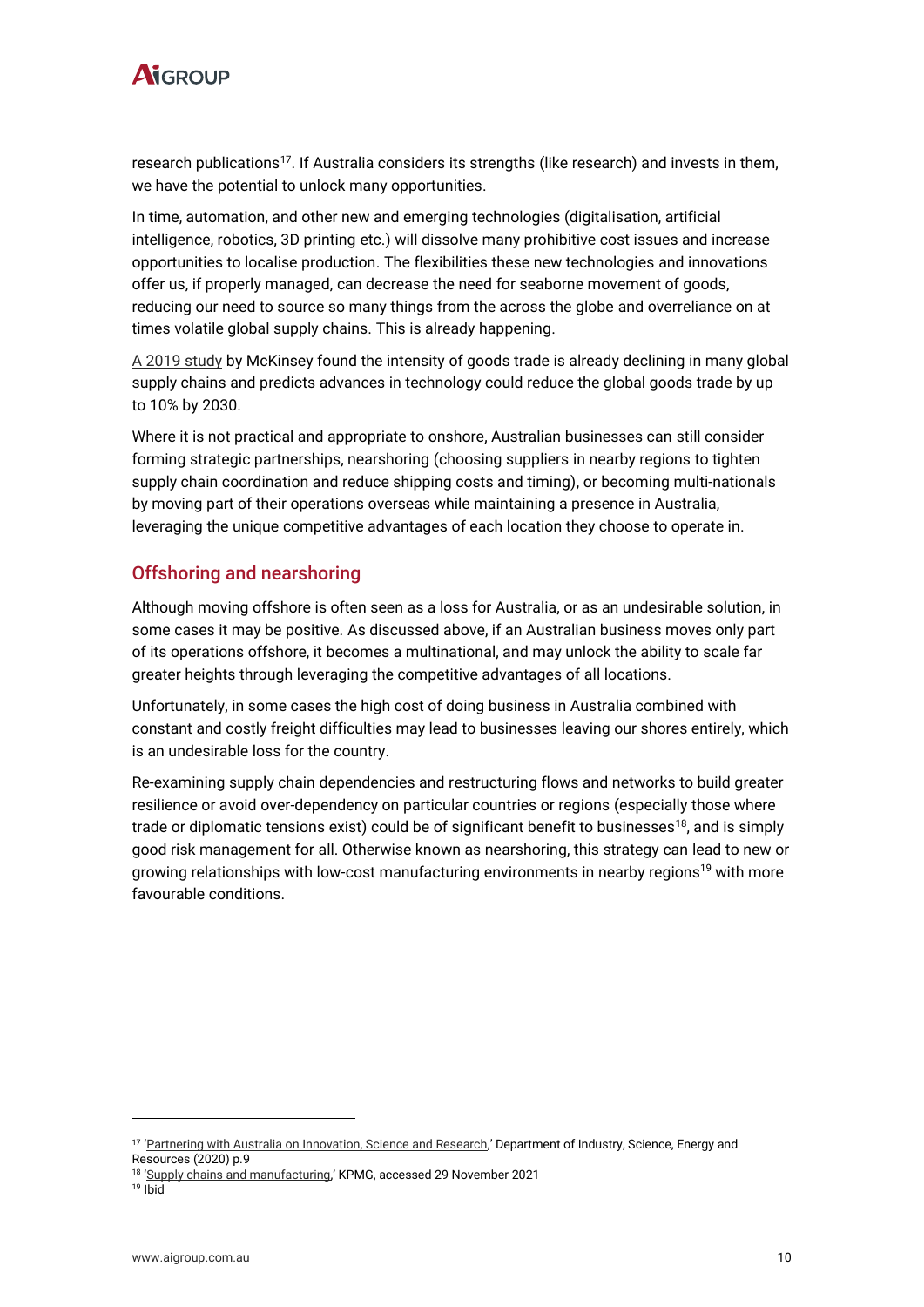### Policy and Regulatory Connections

Supply chain issues, particularly those that are freight based, should not be viewed in isolation. These issues have direct implications for many policy areas. They can cause businesses to fall foul of regulators through no fault of their own and can undermine government funding initiatives and targets.

#### Waste export bans, circular economy, and the environment

In March 2020, it was agreed that the export of waste glass, plastic (including processed engineered fuel), tyres and paper was to be regulated by the Australian government. Each type of waste has its own rules, but in the interest of simplicity it ensures that materials in these areas are sorted/value-added, or genuinely going to be processed elsewhere at the time of export.

While this is a positive step in terms of protecting the environment, particularly in disadvantaged areas which have been subject to dumping in the past, there are complexities and strains associated.

One such issue is that even when value added or sorted appropriately, these materials are usually lower value. Against high shipping costs and container scarcity, it may become unviable to export these materials at all. While it could be argued this may lead to upgrading facilities on shore, the reality is this would take years beyond the timeline in which we expect to see an easing on freight issues. Additionally, recycling markets have been strained for years, and it may simply never be economic to process some waste types in Australia.

While it is desirable to increase our onshore capacity to process these materials, the reality is we live in a globalised world and for some products, processing offshore will always make the most sense. This is not necessarily a negative thing, it's about finding efficiencies that drive circular activity and acknowledging that a wide scale circular economy does not exist in one city, state, or even country; it's achieved through interconnectedness, collaboration, and the commitment to make the best use of resources, whatever or wherever that involves.

However, when these supply chain/freight issues persist and with limited onshore capacity for many products and materials, more recyclers and scheme operators may be forced to landfill these items.

Export bans are not the only regulatory intervention impacted. In the case of items subject to landfill bans around the country (such as e-waste), inability to export or landfill can result in stockpiling, which can be dangerous to the environment and in some cases, also subject to penalties.

Where items cannot be viably exported, landfilled, or stored, there is the risk of a situation where we have collected items with absolutely no meaningful pathway for disposal, re-use or recycle and no companies willing to take it off the hands of consumers, councils, or businesses.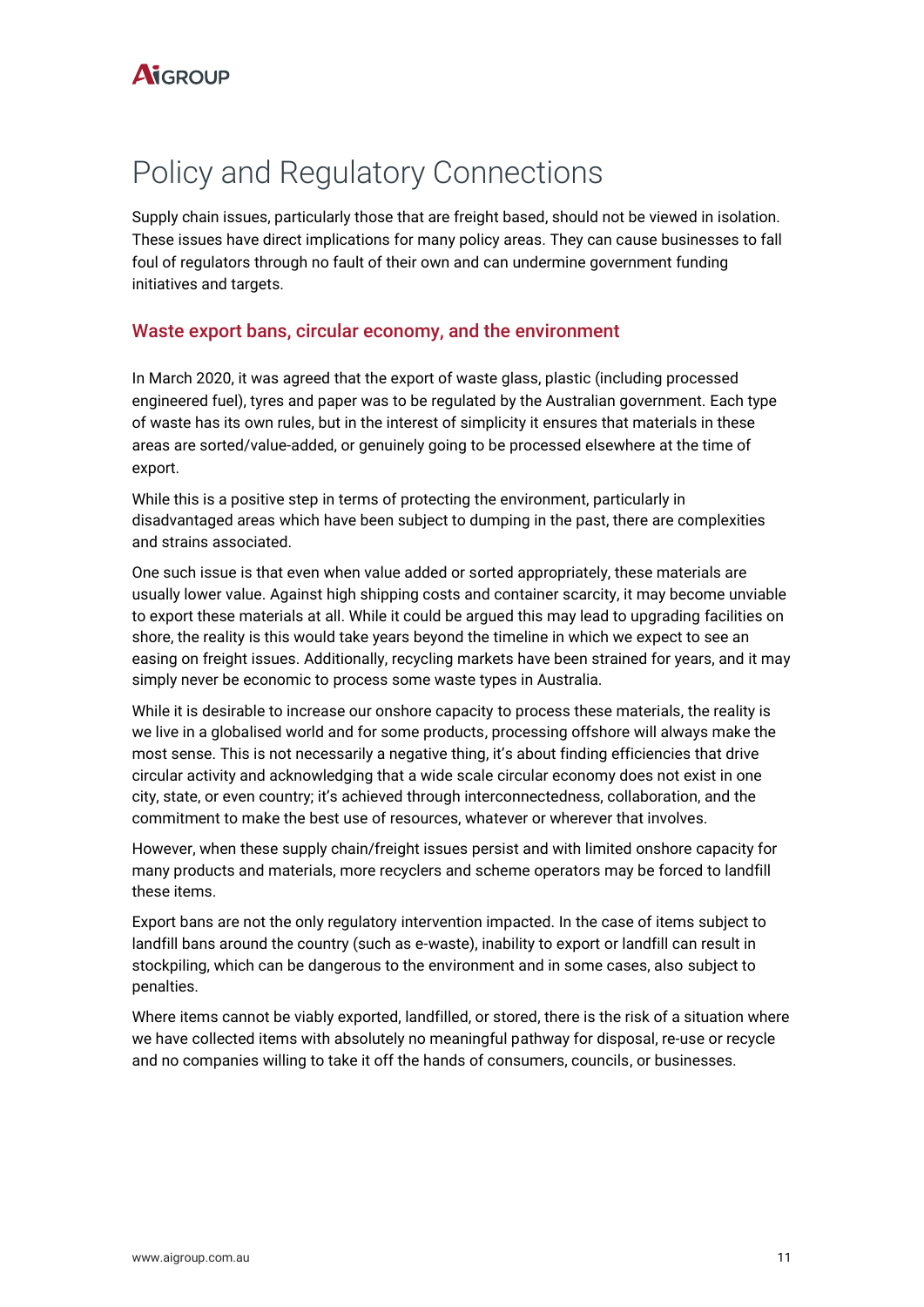

Even when items are not subject to export or landfill bans, we can see freight and supply chain issues resulting in negative environmental outcomes and missed opportunities for circular solutions.

#### Example: textile recycling and re-use

The impact of freight and supply chain issues on the recycling and reuse of textiles is acute. For charitable and commercial clothing recyclers, the impact of surging costs for containerised cargo is extremely concerning. Approximately 80% of all clothing that is collected in Australia is being exported for sale in developing countries, but the viability of this pathway is being challenged by rising costs.

Costs have doubled, with prices expected to rise further. Even if textile exporters could manage the cost, there is also an availability issue as demand for outbound ships has reached levels that mean vessel space is not guaranteed.

Consequently, overseas buyers are cancelling orders and recyclers are being forced to stockpile thousands of tonnes of clothing. For clothing recyclers, the increasing costs caused by global supply chain issues is having a negative impact on their ability to maintain current collection rates, and unless measures are implemented to provide relief, this could soon result in the suspension or withdrawal of collection services.

The withdrawal of these services will result in serious risks for local authorities and the Australian environment, as without a free collection service, clothing suitable for reuse will go into landfill. The impacts of this go beyond the recycling business and the environment.

Charitable organisations expor[t 102,000 tonnes](https://www.charitablerecycling.org.au/education/charitable-impact/) of wearable second-hand clothing each year for reuse in lower income countries, generating millions of dollars used to support disadvantaged Australians, while alleviating poverty and creating jobs overseas. Its ability to absorb further costs is limited by the low value of the commodity, and therefore the income used for social support locally is being threatened by rising freight costs.

These spiralling container costs without any commensurate reduction in operation costs risking the suspension or withdrawal of recycling services is not unique to textiles, the situation is playing out across other waste streams and product types.

Allowing products that are re-useable or have the potential to be given a meaningful second life to be sent to landfill is counterproductive to our commitments in the National Waste Policy Action Plan, and the significant funds that have been invested in stewardship and recycling over the last few years.

*Example provided by the Waste Contractors & Recyclers Association of NSW*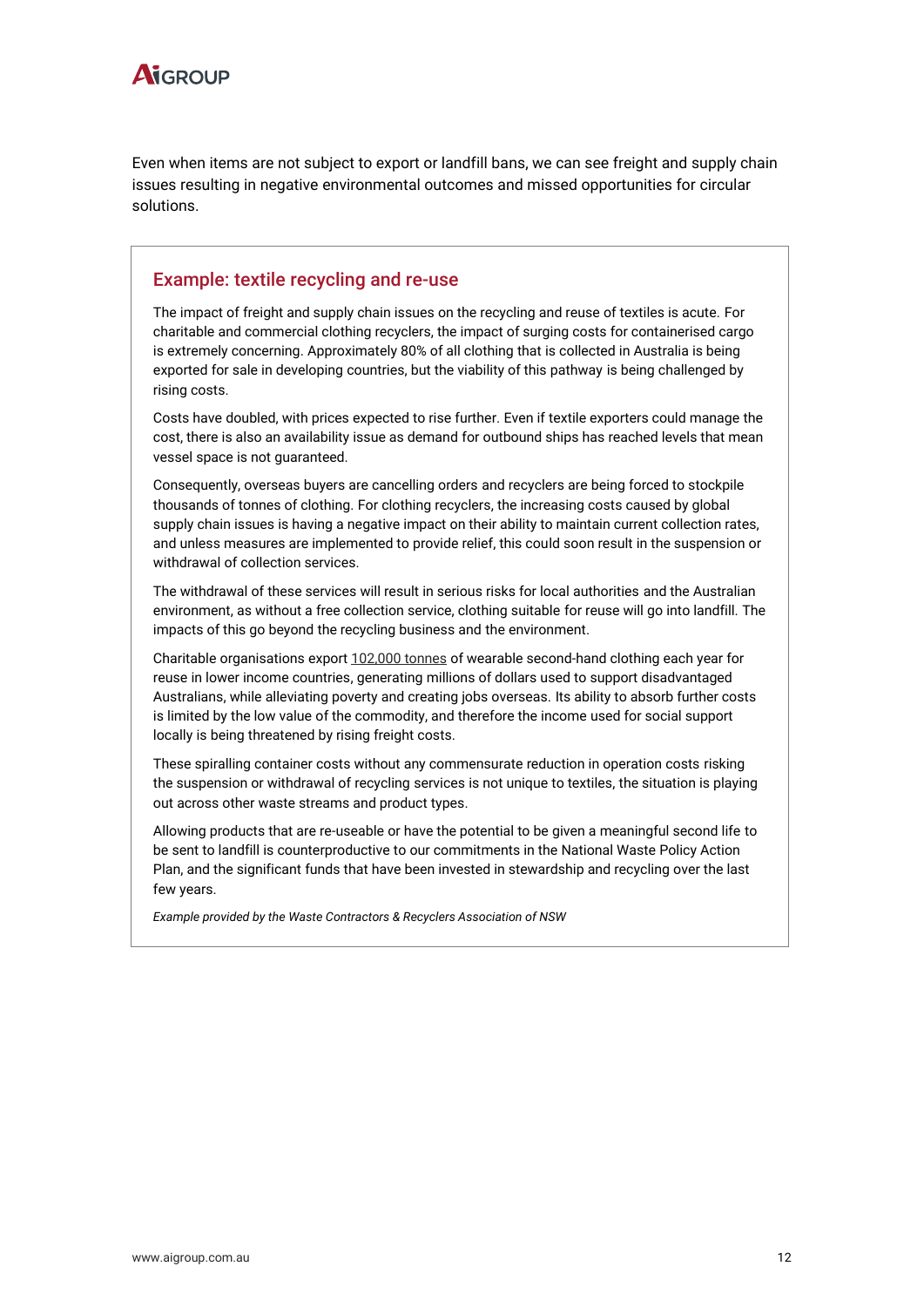

#### Modern Manufacturing Strategy and Initiative

The Modern Manufacturing Strategy is a whole-of-government strategy to help Australian manufacturing scale-up and become more competitive and resilient<sup>20</sup>. The four pillars of the strategy are to get economic conditions right for businesses, make science and technology work for industry, focus on areas of advantage, and build national resilience for a strong economy<sup>21</sup>. The strategy identifies areas of opportunity and competitive advantage for Australia, providing roadmaps for six priority areas including Resources Technology & Critical Minerals Processing, Food & Beverage, Medical products, Recycling & Clean Energy, Defence and Space<sup>22</sup>.

Accompanying the strategy is a \$1.3 billion Modern Manufacturing Initiative, \$107.2 million Supply Chain Resilience Initiative and \$52.8 million for the Manufacturing Modernisation Fund  $(Round 2)^{23}$ .

A whole-of-government strategy with a long-term vision provides an excellent signal for businesses and investors, however it is clear for the strategy and the money invested in it to achieve its full potential, we need to take seriously the supply chain pressures Australian businesses are facing, and the risk that unreliable, unaffordable, and unattainable sea freight can hold back business ability to scale-up, become more competitive and build resilience.

As is the case in the recycling example, the Modern Manufacturing Strategy is one of many strategic policy objectives whose success has a direct connection to our ability to cultivate an efficient, reliable, and cost-effective sea freight, transport, and logistics system.

<sup>20</sup> '[Our Modern Manufacturing Strategy](https://www.industry.gov.au/data-and-publications/make-it-happen-the-australian-governments-modern-manufacturing-strategy/our-modern-manufacturing-strategy),' Department of Industry, Science, Energy and Resources, accessed 29 November 2021.

 $21$  Ibid.

<sup>22</sup> Ibid.

 $23$  Ibid.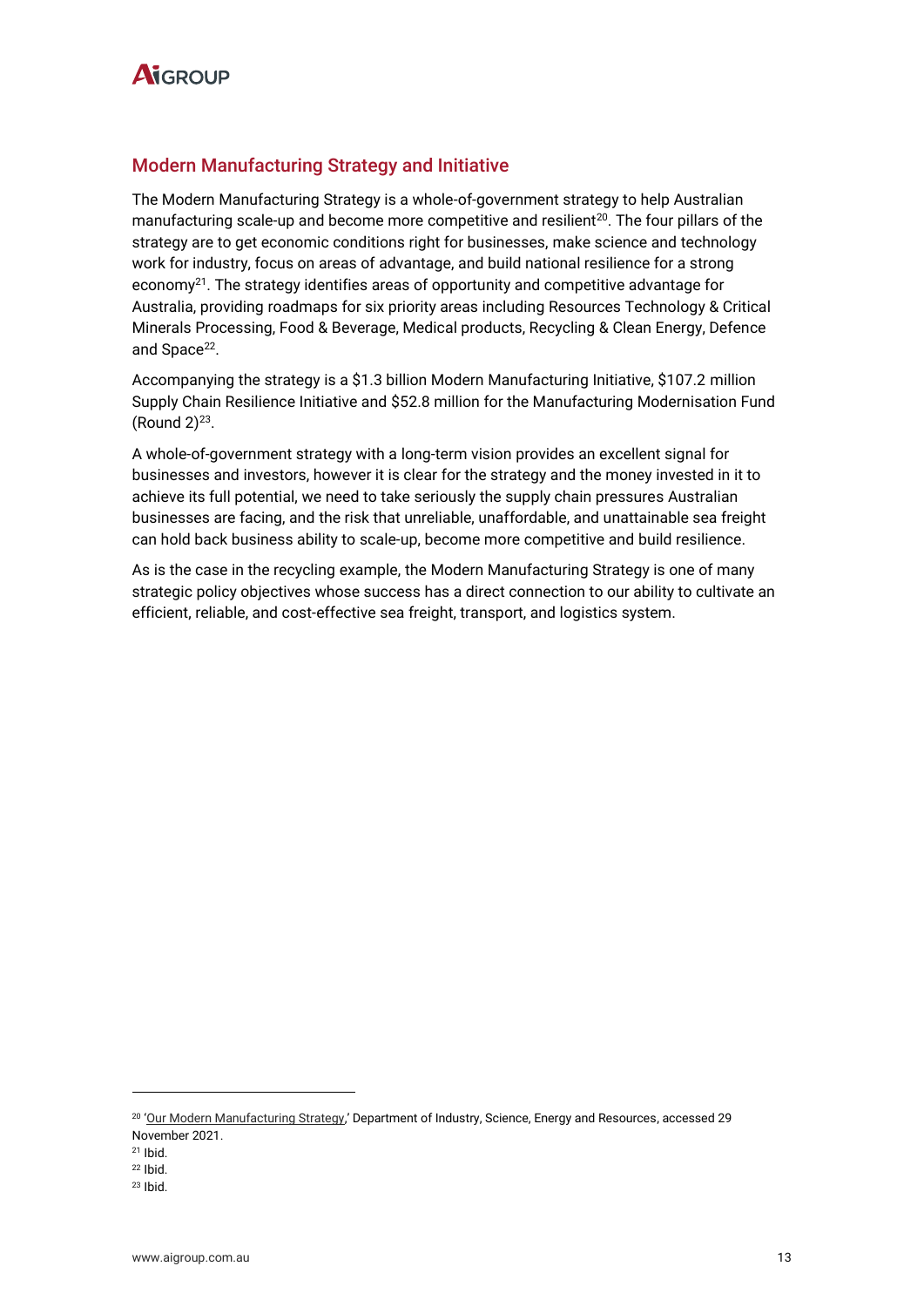## What can Australia do?

In 2012, Shipping Australia reported that Australia was 'losing ground' in terms of productivity and competitiveness in almost all areas of shipping<sup>24</sup>. They argued that key pinch points included sea/land interface (connections to/from ports, lack of harmonisation between states and territories, planning, and space issues), lack of skilled labour and increasing port costs exacerbated by inadequate infrastructure<sup>25</sup>. Almost a decade later, similar concerns are still in play, and now further exacerbated by the COVID-19 pandemic.

Although the operation of global supply chains will eventually stabilise (and freight rates will drop) there is evidence to suggest that Australia is running the risk of becoming a less attractive destination for shipping lines unless productivity, workplace relations, and supply chain inefficiencies are addressed $^{26}$ . This could result in higher than necessary costs, space restrictions and reliability issues staying around beyond the pandemic, or even indefinitely.

Easing pressure in these areas involves substantial complexity, with no silver bullet solution available. However, unavoidable global factors aside, there remains a good case for Australia to work on creating local efficiencies to ease pressure where opportunities exist to do so.

#### ACCC recommendations

A recent  $ACCC$  report<sup>27</sup> recommended that shipping congestion could be eased by addressing industrial relations issues and improving infrastructure to increase efficiency to better manage container volumes.

Ai Group agree with many of the key insights made in this report, including that:

- COVID-19 has caused major disruption to the container freight supply chain, but the supply chain was transforming even before the pandemic.
- Productivity has stagnated, despite substantial investment over the past decade.
- Industrial relations are hurting Australian container ports and contributing to their poor performance and stagnant productivity.
- Current port regulation is inadequate.

The ACCC observed that Stevedores' Enterprise Agreements contain provisions that limit their ability to automate, reduce labour costs and control their recruitment decisions. These provisions effectively stifle making the best use of available technology and have been agreed to because of protracted industrial actions $^{28}$ . These industrial relations issues need attention.

The ACCC also flagged concern with ensuring that privatised container ports do not levy excessive land rents and other charges. It acknowledges that privatisation of our four major

<sup>&</sup>lt;sup>24</sup> [Shipping Australia's view on increasing productivity/competitiveness of the Australian maritime industry](https://shippingaustralia.com.au/wp-content/uploads/2012/01/No.-17-4.20pm-Ken-Fitzpatrick.ppt), Ken Fitzpatrick Chairman (August 2012)

 $25$  Ibid.

<sup>26</sup> '[Global container trade disruptions leave Australian businesses vulnerable](https://www.accc.gov.au/media-release/global-container-trade-disruptions-leave-australian-businesses-vulnerable),' ACCC (November 2021)

<sup>27</sup> '[Container Stevedoring Monitoring Report 2020-21](https://www.accc.gov.au/system/files/Container%20stevedoring%20monitoring%20report%202020-21.pdf)', ACCC

<sup>28</sup> Ibid.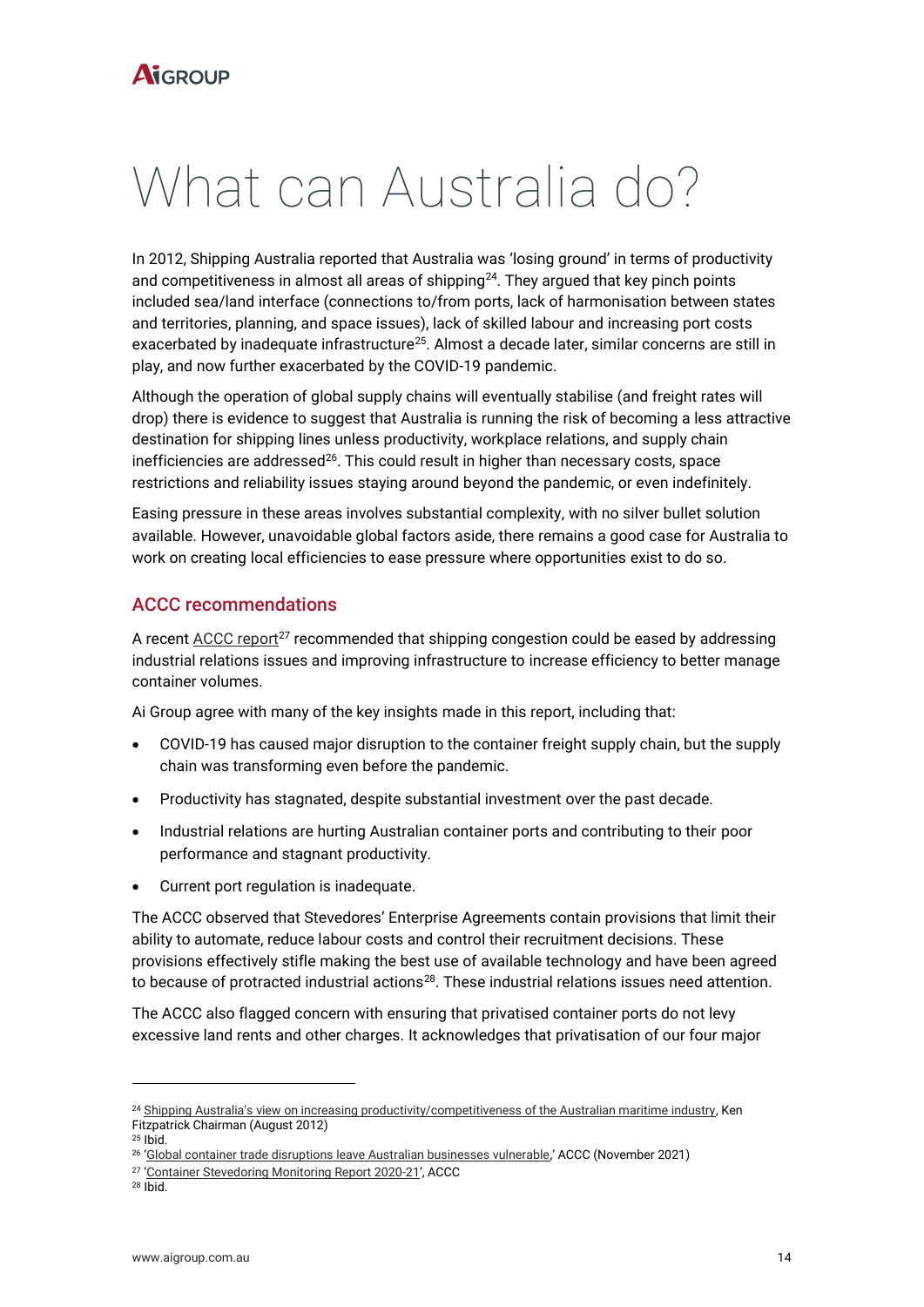

container ports may have improved dynamism but found the current level of regulation of these ports to be inadequate<sup>29</sup>, putting forth a suggestion for reform.

The report called for the repeal Part X of the Competition and Consumer Act 2010, which permits shipping lines to collaborate on prices, capacity, and schedules, among other things $^{\rm 30}.$  It argues the shipping industry has become more concentrated over the past decade and represents a growing risk of artificial elevation of freight rates in the future, and several other countries have already scaled back or removed equivalent exemptions. The ACCC has suggested Australia develop a class exemption, in place of Part X, which would allow for a more limited form of collaboration that would likely be in the public interest.

Acknowledging the significant importance of container freight supply chains to Australia, the report recommended industry and government make a range of investments in infrastructure to address broader inefficiencies in supply chains caused by larger ships, lack of rail access to our container ports and the shortage of space in empty container parks $^{31}$ .

#### Productivity Commission Review into the efficiency of ports

Throughout 2021, Ai Group and over thirty different industry groups called for action on the performance of air and maritime logistics systems in delivering competitive, affordable, and reliable service to Australians. This group also came up with an agreed set of Terms of Reference for an inquiry into this matter (see appendix 1).

It has since been announced that there will be a [Productivity Commission \('PC'\) inquiry](https://www.pc.gov.au/inquiries/current/maritime-logistics) into Australia's Maritime Logistics System. This is a positive development and Ai Group looks forward to contributing to this important inquiry. However, we note that while the collection of evidence is an important factor in good policy and regulatory development, there is no shortage of current, credible evidence related to this topic, or recommendations for improvement.

Therefore, the PC inquiry should be short and sharp, as these issues are serious, with obvious impacts beyond the productivity on our wharves, the reliability of our supply chains and the high prices faced by businesses and households.

We hope the PC inquiry and recommendations will lead to Parliament implementing necessary legislative and other reforms next year.

#### Upgrades to ports and landside infrastructure

It is clear Australia needs to invest in its ports and supporting infrastructure to address inefficiencies in our supply chains.

Most container ships that service Australia are smaller than those operating at the world's biggest ports. These larger ships (called Ultra Large Container Vessels or ULCVs) have a capacity of more than 14,000 TEU (twenty-foot equivalent units) and can replace up to three conventional container ships. A key benefit of ULCV's is that they steeply reduce *slot cost* (the

<sup>29</sup> Ibid.

<sup>30</sup> Ibid.

<sup>31</sup> Ibid.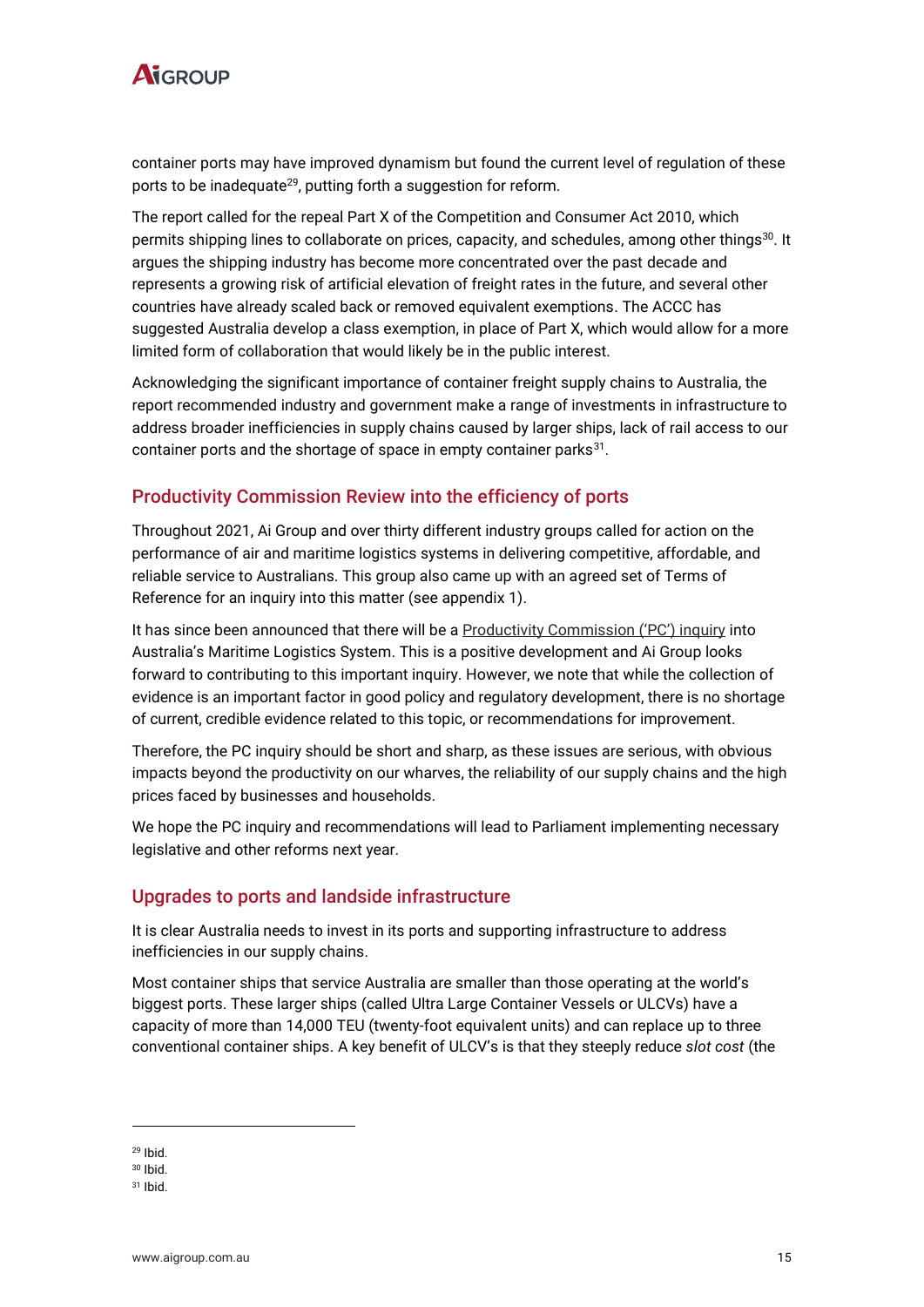

cost of shipping one container). For example, in Europe, slot cost on a ULCV is around 50% lower than that of a 5000 TEU vessel<sup>32</sup> (a size commonly used in Australia).

However, bigger is not always better.

There are practical and economic limits to how large container ships will be able to grow, reflecting physical constraints of port facilities, and the economic merits of using large container ships outside of the largest ports<sup>33</sup>. These ships require ports that can withstand the significant pressure of these higher volumes. They need equipment, technology and skilled staff that can process many containers in a short amount of time. They also need significant infrastructure in and around them (road, rail etc.) that can handle the congestion these volumes bring, and this capacity is simply not present or possible in many of our ports. If ports do not have the necessary characteristics to handle ULCVs effectively, <sup>34</sup> the negative consequences of using them could easily wind up erasing their economic benefits. This may well be the case for many of Australia's ports and their surrounding infrastructure.

That said, the trend towards larger ships is clear and many nations are investing in the infrastructure required to facilitate them. Ports in Europe, East Asia and North America have responded to the increase in ULCVs with radical infrastructure investment, and even New Zealand built a secondary port complete with the landholdings required to expand to ULCVs in future<sup>35</sup>.

Australia also needs to invest in skills and resolve the industrial issues that currently constrain innovation and drag down efficiency to lift capability and complement investment in our physical assets.

Investment in uplifting our container port capability and performance to more competitive levels should be seen as essential to the economy. While the scale and tempo of these investments is up for discussion, with all but one of our container ports counted among 25% of the worstperforming in the world<sup>36</sup>, Australia must act if we hope to compete on a global scale.

#### Coastal Shipping

Around 80% of Australia's population lives within 50km of the coast and we have around 80 ports operating around our coastline<sup>37</sup>. Ports Australia has referred to this coastline as 'The Blue Highway,' but note that less than 15% of our domestic freight is moved this way, instead we tend to move these goods primarily via road and rail.

However, our population and reliance on freight is growing, and with it, the cost of urban transport congestion (forecast to increase from \$13.7 billion to \$53.3 billion by 2031) unless significant infrastructure investment is undertaken<sup>38</sup>.

Supporting more coastal shipping to make better use of our coastline and port network (where it is practical and makes sense to do so) could help support sustainable and lower cost freight movement in Australia. It could also potentially increase commercial viability for shipping

<sup>32</sup> [Ports & Shipping Policy in Australia in the 21st Century](https://www.mq.edu.au/__data/assets/pdf_file/0008/743552/carmody-speech-20190304.pdf) - a 'Wicked Problem', Macquarie Lighthouse lecture series (March 2019)

<sup>33</sup> '[Containerised trade trends and implications for Australian ports](https://www.parliament.nsw.gov.au/lcdocs/other/12148/HoustonKemp-report---Containerised-trade-trends-and-implications-for-Australia-31-Jan-2019.pdf),' HoustonKemp (January 2019) <sup>34</sup> Ibid.

<sup>35</sup> [About Port of Tauranga](https://www.port-tauranga.co.nz/about-port-of-tauranga/),' Port of Tauranga

<sup>36</sup> 'Dreadful per[formance of Australia's container ports is revealed,'](https://www.shippingaustralia.com.au/dreadful-performance-of-australias-container-ports-is-revealed/) Shipping Australia (June 2021)

<sup>&</sup>lt;sup>37</sup> ['Using Australia's Blue Highway,'](https://www.portsaustralia.com.au/our-role/policy/blue-highway) Ports Australia, accessed 29 November 2021

<sup>38</sup> Ibid.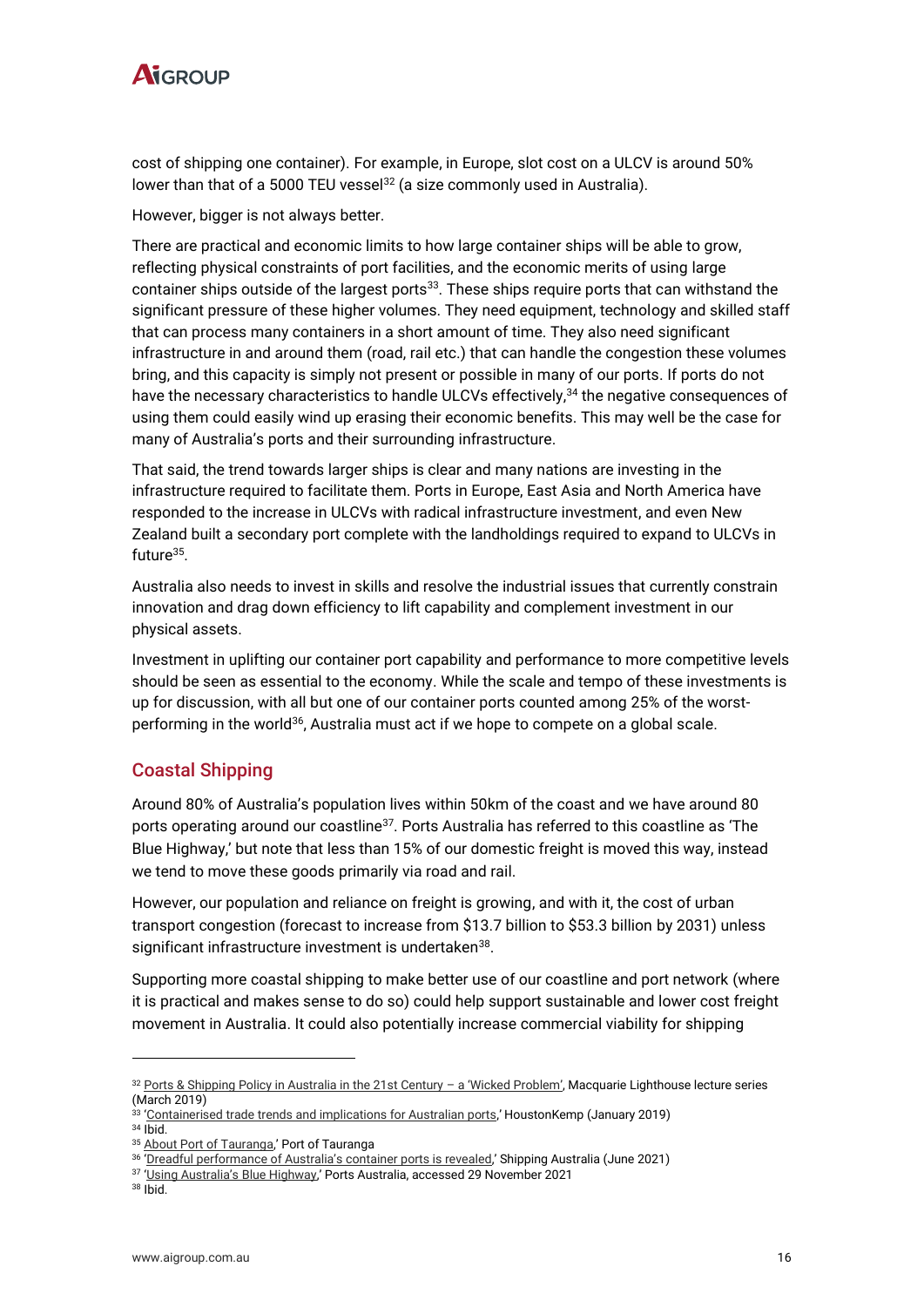

companies to send available ships to Australia rather than other routes, which are more lucrative currently (leading to known service withdrawals) 39 .

However, as with ULCVs, port and landside infrastructure would need to keep pace with an increase in volume to realise the benefits and avoid negative impacts. Additionally, there are some regulatory and system impediments to the increase of coastal shipping. Chief among them, licensing constraints under current regulation, lack of supply and demand visibility, infrastructure constraints and landside suitability to service, preferred coastal vessel types and the impact of distance of the commodity origin and destination to the port impacting landside transport costs<sup>40</sup>.

## Resources

- [Ai Group Freight Fact Sheet](https://www.aigroup.com.au/globalassets/news/reports/2021/research--economics/global_shipping_costs_and_availability_200821.pdf)
- [Ocean Freight & Logistics amid COVID-19](https://www.aigroup.com.au/news/webinars/2021/ocean-freight-logistics-amid-covid-19/) (Webinar)
- [Australian Ports: Discussion Paper](https://cdn.aigroup.com.au/Reports/2020/Aus_Ports_Discussion_Paper_23Nov_2020.pdf) (November 2020)
- [Ai Group Export Remodelling for Freight and Logistics Resilience](https://www.aigroup.com.au/services-and-advice/business-improvement/export-remodelling/) (Victorian Program)
- [The Shipping Industry Disruption Workflow Infographic](https://www.icecargo.com.au/wp-content/uploads/The-Shipping-Industry-Chaos-2021-Infographic-2.png) (2021)

### About the Ai Group survey used in this document

Ai Group surveyed the CEOs of 346 private-sector businesses across Australia in September and October 2021. Together, these businesses employed 119,827 people (378 people in each business on average) and had an aggregate annual turnover of around \$74 billion in 2021.

All Australian states and all major non-farm private-sector industries are represented in this year's CEO survey. The manufacturing sector contributed the highest proportion of respondents (59%). Manufacturing's share of this sample is higher than its share of national production (5.6%). Victoria was somewhat over-represented in the sample, relative to other states.

The services sectors represented in this year's sample include IT, communications and media services; transport, post and storage services; wholesale trade; retail trade; finance and insurance; real estate and property services; professional services; administrative services; health and welfare services; education; hospitality (food and accommodation services); arts and recreation services; and personal services.

The full survey report will be published in early 2022.

<sup>&</sup>lt;sup>39</sup> '[Container Stevedoring Monitoring Report 2020-21](https://www.accc.gov.au/system/files/Container%20stevedoring%20monitoring%20report%202020-21.pdf)', ACCC

<sup>40</sup> '[Ports Australia Coastal Shipping Factsheet](https://uploads-ssl.webflow.com/5b503e0a8411dabd7a173eb7/60934f678088e29eeb26074a_Ports%20Australia%20Coastal%20Shipping%20Factsheet.pdf),' Ports Australia, Accessed 29 November 2021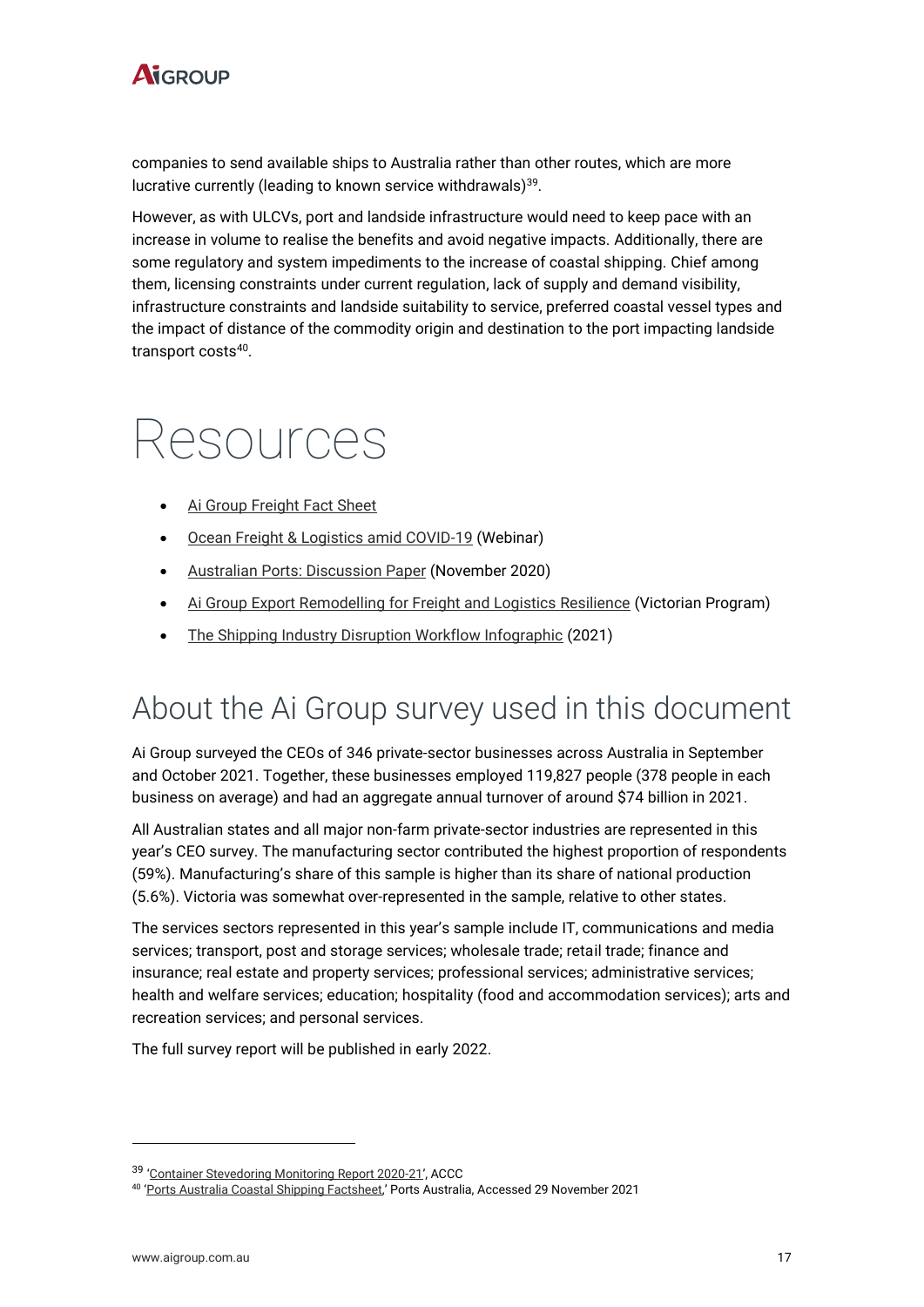

#### Appendix 1

#### **TERMS OF REFERENCE<sup>41</sup>**

#### **THE PERFORMANCE OF AIR AND MARITIME LOGISTICS SYSTEMS IN DELIVERING COMPETITIVE, AFFORDABLE AND RELIABLE SERVICE**

The Taskforce should examine the efficiency and dependability of the air and maritime logistics system (including air and sea freight, container terminal operators and stevedoring, and landside freight providers) to deliver the required services for Australia. Considering the impact of the current air and sea freight crisis as well as the complexity and broad-ranging nature of the issues, it may be prudent to release a preliminary report at three months and a second report at six months.

The Taskforce should be led by two Chairs. One with broad industry experience and the second with policy and regulatory expertise. The Chairs should be supported by a secretariat from the Department of Infrastructure and Transport.

The Taskforce should undertake the following:

- 1. Review the level of market competition and examine firm-level market conduct of domestic and international firms in the freight industry.
- 2. Assess the market constraints of international freight supply chains, especially as it relates to belly, bulk and containerised air and sea freight and routes to and from Australia.
- 3. Drawing on case studies, assess the cost of delays, uncertainty, increased freight costs and cancellation of sailings and flights on exporters and importers, as well as the broader economic impact on Australian consumers and industries/businesses.
- 4. Examine the effectiveness of current arrangements and structures in the marketplace, so that all parties/stakeholders can communicate information effectively and efficiently and make informed decisions.
- 5. Determine complementary activities and reforms in port services (air and sea) to ensure increased activities by shipping and airlines are appropriately accommodated.
- 6. Identify potential initiatives and/or support programs that would promote increased competition in the freight industry, supporting infrastructure and supply chains.

<sup>41</sup> Presented to Government by Australian Industry Group in October 2021, noting that 30+ industry associations were consulted in the drafting the terms of reference.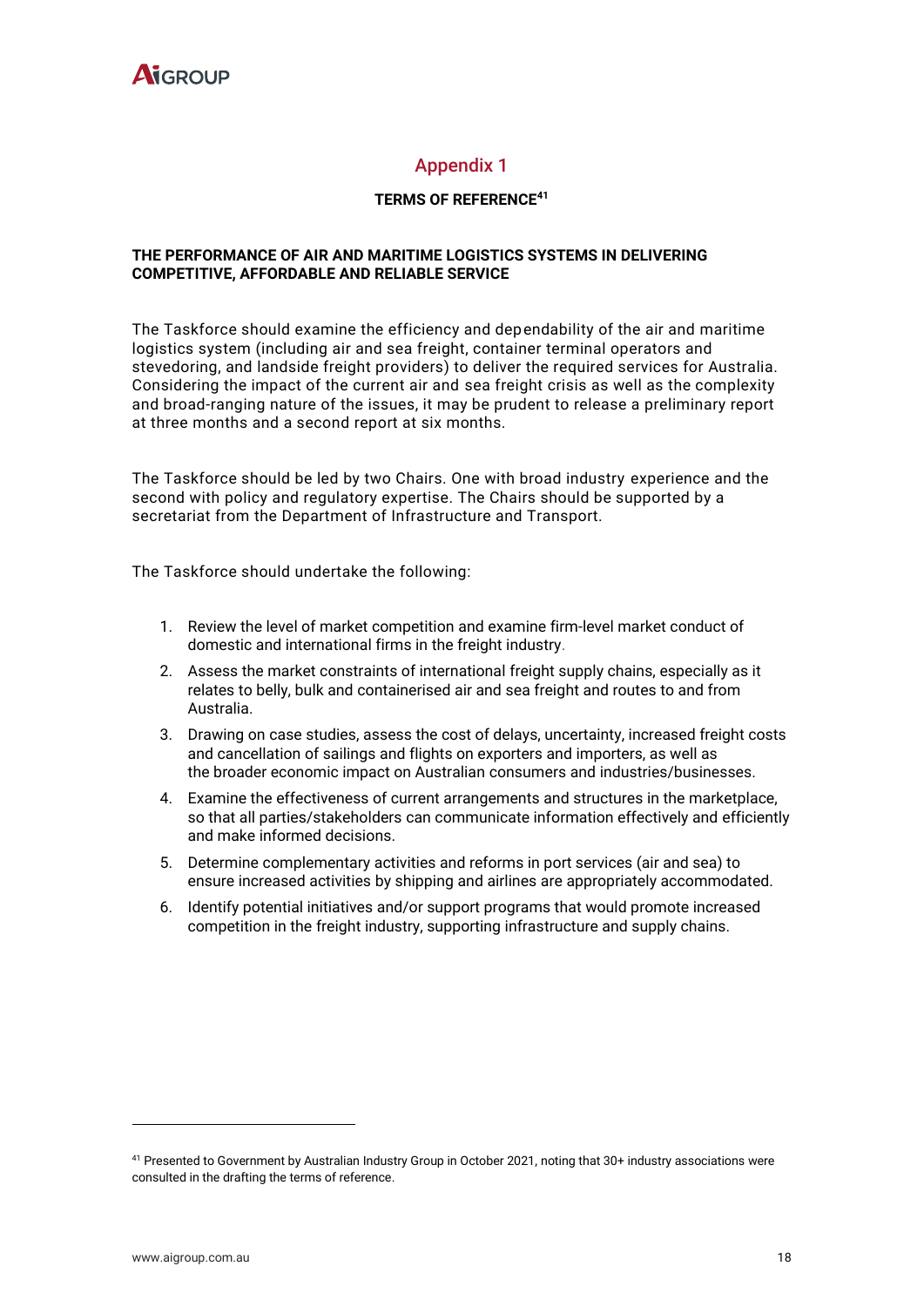## About Australian Industry Group

The Australian Industry Group (Ai Group®) is a peak employer organisation representing traditional, innovative and emerging industry sectors. We are a truly national organisation which has been supporting businesses across Australia for more than 140 years.

Ai Group is genuinely representative of Australian industry. Together with partner organisations we represent the interests of more than 60,000 businesses employing more than 1 million staff. Our members are small and large businesses in sectors including manufacturing, construction, engineering, transport & logistics, labour hire, mining services, the defence industry, civil airlines and ICT.

Our vision is for a thriving industry and a prosperous community. We offer our membership strong advocacy and an effective voice at all levels of government underpinned by our respected position of policy leadership and political non-partisanship.

With more than 250 staff and networks of relationships that extend beyond borders (domestic and international) we have the resources and the expertise to meet the changing needs of our membership. We provide the practical information, advice and assistance you need to run your business. Our deep experience of industrial relations and workplace law positions Ai Group as Australia's leading industrial advocate.

We listen and we support our members in facing their challenges by remaining at the cutting edge of policy debate and legislative change. We provide solution-driven advice to address business opportunities and risks.

#### Australian Industry Group contacts for this report

**Louise McGrath**│**Head of Industry Development and Policy Rachael Wilkinson**│**Advisor – Industry Development and Policy**  E. [industry.policy@aigroup.com.au](mailto:industry.policy@aigroup.com.au)

#### **© The Australian Industry Group, 2021**

The copyright in this work is owned by the publisher, The Australian Industry Group, 51 Walker Street, North Sydney NSW 2060. All rights reserved. No part of this work may be reproduced or copied in any form or by any means (graphic, electronic or mechanical) without the written permission of the publisher.